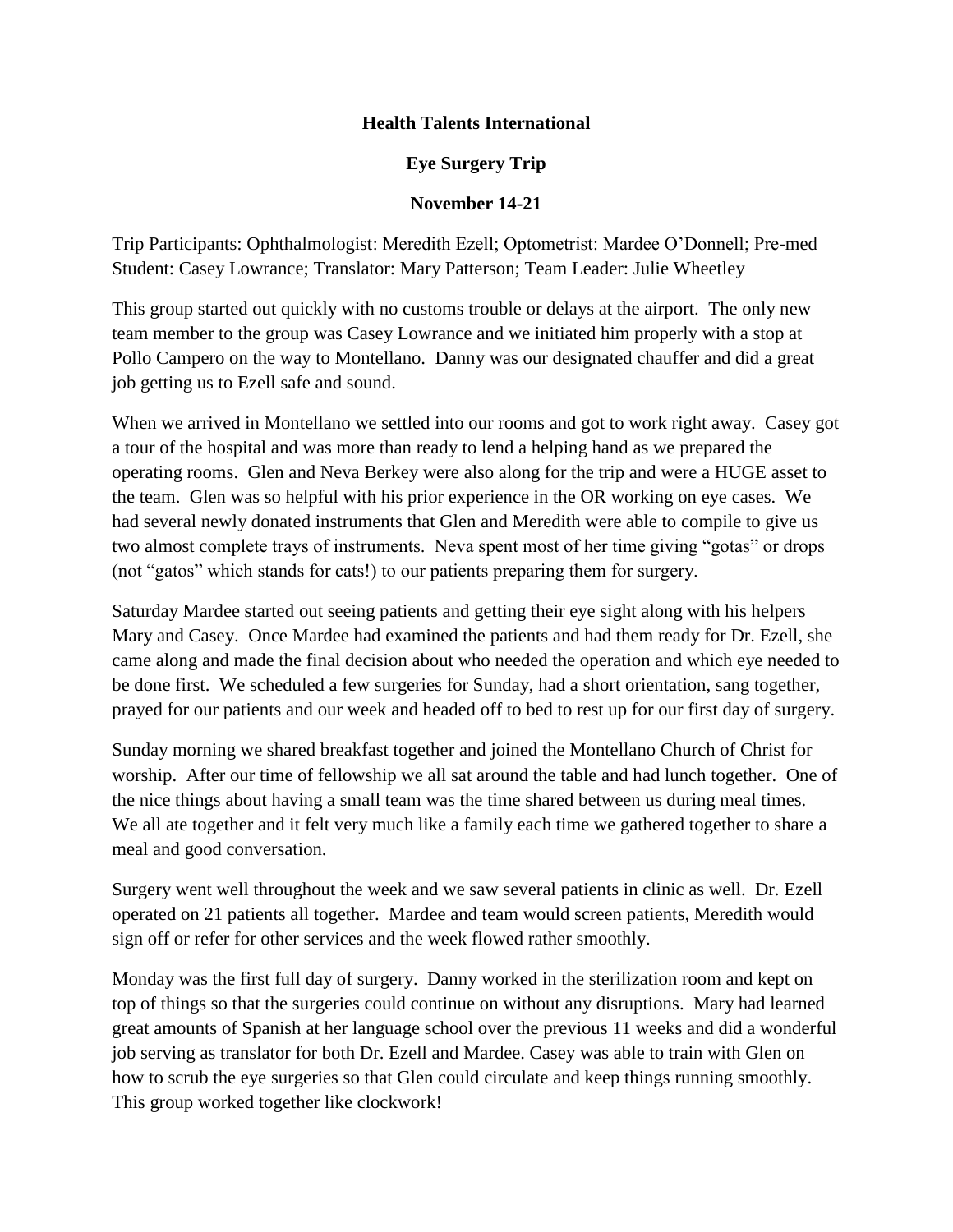Since we were a smaller team we didn't have a designated chaplain. This worked out nicely though because the gentlemen all stepped in and took a turn sharing some thoughts and leading some discussion. Carlos, Mardee and Casey each took a night to bring some thoughts before us. Although this team was small in number it was rich in good singing voices so we did spend lots of time each evening lifting up song of praise to our most Awesome Father!

Wednesday was a shorter day in surgery because a couple of patients had to be referred to future clinics because of blood pressure problems. We took advantage of the day and headed out to the cacao farm to visit the sweet family there. We were able to take some nice pictures with the gigantic Ceiba tree and played with the children. It rained on us some but we didn't mind getting a little wet and visiting with the family. The parrots were talking, the little chicks were running around and the children were smiling, we are always greeted so very warmly at the cacao farm!

On Thursday we had to say an early goodbye to Mardee since he was returning early. Thursday was another shorter surgery day and we took the afternoon to visit Santo Tomas. Manuela, one of our dental assistants and now a scholarship student in dentistry, served as our guide as we walked through the market place, up the viewing tower, through the cathedral, and of course past Sarita to eat some yummy helado (ice cream).

On Friday morning we said goodbye to the last couple patients that were still in the hospital and headed out for Antigua. It was a beautiful day in Antigua, the sun was shining and the temperature was just right. We spent time in the market, relaxing at the hotel and dined together that evening. Alex showed up after dinner to deliver the famous coffee we are all so fond of and we headed off to bed until breakfast.

Saturday morning we enjoyed a nice buffet breakfast before we headed out for the airport. We had some time to kill so we did one last loop through the market before checking out of the hotel and heading to the airport. We got onto the plane and started the journey home around noon. God truly blessed us with a wonderful team and a great week!

Scroll Down for pictures!